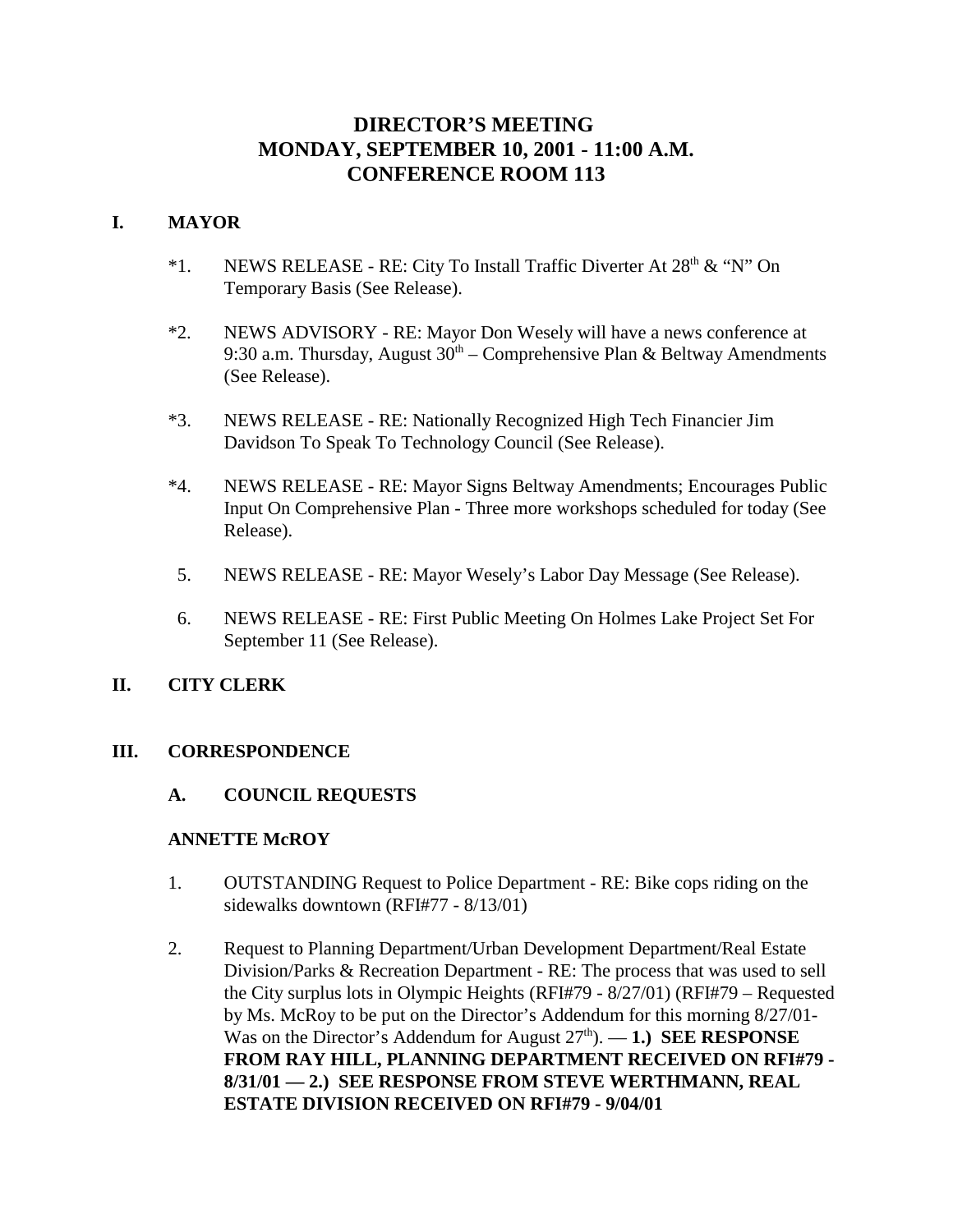3. Request to Public Works & Utilities Department - RE: Mr. Sidles or Capitol Steel Co. is allowed to Vacate a portion of 'X' Street (RFI#80 - 8/27/01). — **1.) SEE RESPONSE FROM DENNIS BARTELS, PUBLIC WORKS & UTILITIES DEPARTMENT RECEIVED ON RFI#80 - 9/05/01** 

### **TERRY WERNER**

- 1. Request to Parks & Recreation Department/Public Works & Utilities Department - RE: A large hole on the grounds of Antelope Park (RFI#21 - 8/27/01). — **1.) SEE RESPONSE FROM BILL NASS, PUBLIC WORKS & UTILITIES DEPARTMENT RECEIVED ON RFI#21 - 8/31/01 — 2.) SEE RESPONSE FROM BOB WEYHRICH, PARKS & RECREATION DEPARTMENT RECEIVED ON RFI#21 - 8/31/01**
- 2. Request to Urban Development Department RE: Local business that are assisted by TIF financing & TIF Excess Tax (RFI#22 - 9/06/01)

# **JONATHAN COOK**

- 1. OUTSTANDING Request to Parks & Recreation Department RE: Boulevard Plantings (RFI#45 - 7/13/01)
- 2. OUTSTANDING Request to Parks & Recreation Department RE: American Liberty Elm Trees (RFI#49 - 7/18/01)
- 3. Request to Public Works & Utilities Department RE: Old Cheney Rd/west bypass traffic signal Road connections through Wilderness Park (RFI#52 - 8/20/01). — **1.) SEE RESPONSE FROM SCOTT OPFER, PUBLIC WORKS & UTILITIES DEPARTMENT RECEIVED ON RFI#52 - 8/31/01**

### **COLEEN SENG**

1. Request to Public Works & Utilities Department - RE: The new paving on  $73<sup>rd</sup>$ Street (RFI#873 - 8/30/01)

# **JON CAMP**

1. Request to Dana Roper, City Attorney/Bruce Dart, Health Director/Police Chief Casady - RE: Body piercing and tattooing (RFI#69 - 8/31/01)**. — 1.) SEE RESPONSE FROM POLICE CHIEF CASADY RECEIVED ON RFI#69 - 9/05/01**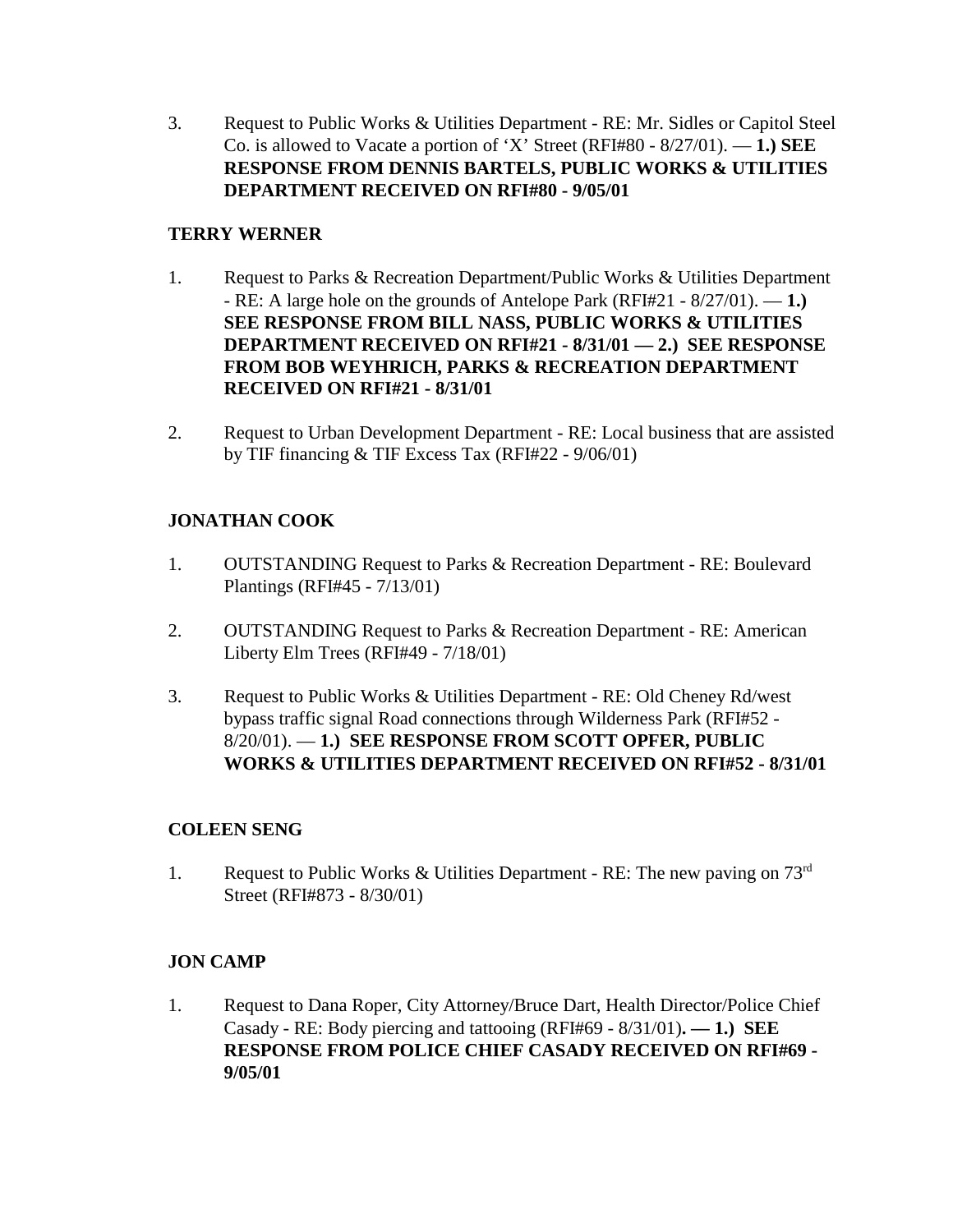#### **B. DIRECTORS AND DEPARTMENT HEADS**

#### **FINANCE/CITY TREASURER**

- \*1. Material from Don Herz & Melinda J. Jones RE: Resolution & Finance Department Treasurer Of Lincoln, Nebraska - Investments Purchased between August 20 and August 24, 2001.
- 2. Material from Don Herz & Melinda J. Jones RE: Resolution & Finance Department Treasurer Of Lincoln, Nebraska - Investments Purchased between August 27 and August 31, 2001.

### **HEALTH DEPARTMENT**

- \*1. MEDIA RELEASE from Bruce Dart RE: Cryptoporidiosis (See Release).
- \*2. NEWS RELEASE from Bruce Dart RE: Increase Reporting of Cryptoporidiosis Cases (See Release).
- 3. MEDIA RELEASE from Bruce Dart RE: Cryptoporidiosis Update (See Release).

### **PARKS & RECREATION DEPARTMENT**

 1. Letter from J. J. Yost, Planning and Construction & Terry Genrich, Natural Resources Manager – RE: The Holmes Lake Restoration and Watershed Management Project - Having Three Public Meetings (See Letter of dates and where meetings are going to be held).

### **PERSONNEL DEPARTMENT**

\*1. Material from Georgia Glass - RE: Jon Camp's questions - Plans A, B and C with the plan provisions and retirement benefits (See Material).

### **PLANNING**

- \*1. Material & Maps from Kent Morgan RE: Materials Requested Redistricting Follow Up (Council received their copies of this material in their Thursday packets on 8/30/01) (Copy of the Material on file in the City Council Office).
- 2. Report RE: Greenprint Challenge August 2001 City of Lincoln/Lancaster County - Nebraska (Council copies of this Report was placed in their Thursday packet on 9/06/01) (Copy of this Report is on file in the City Council Office).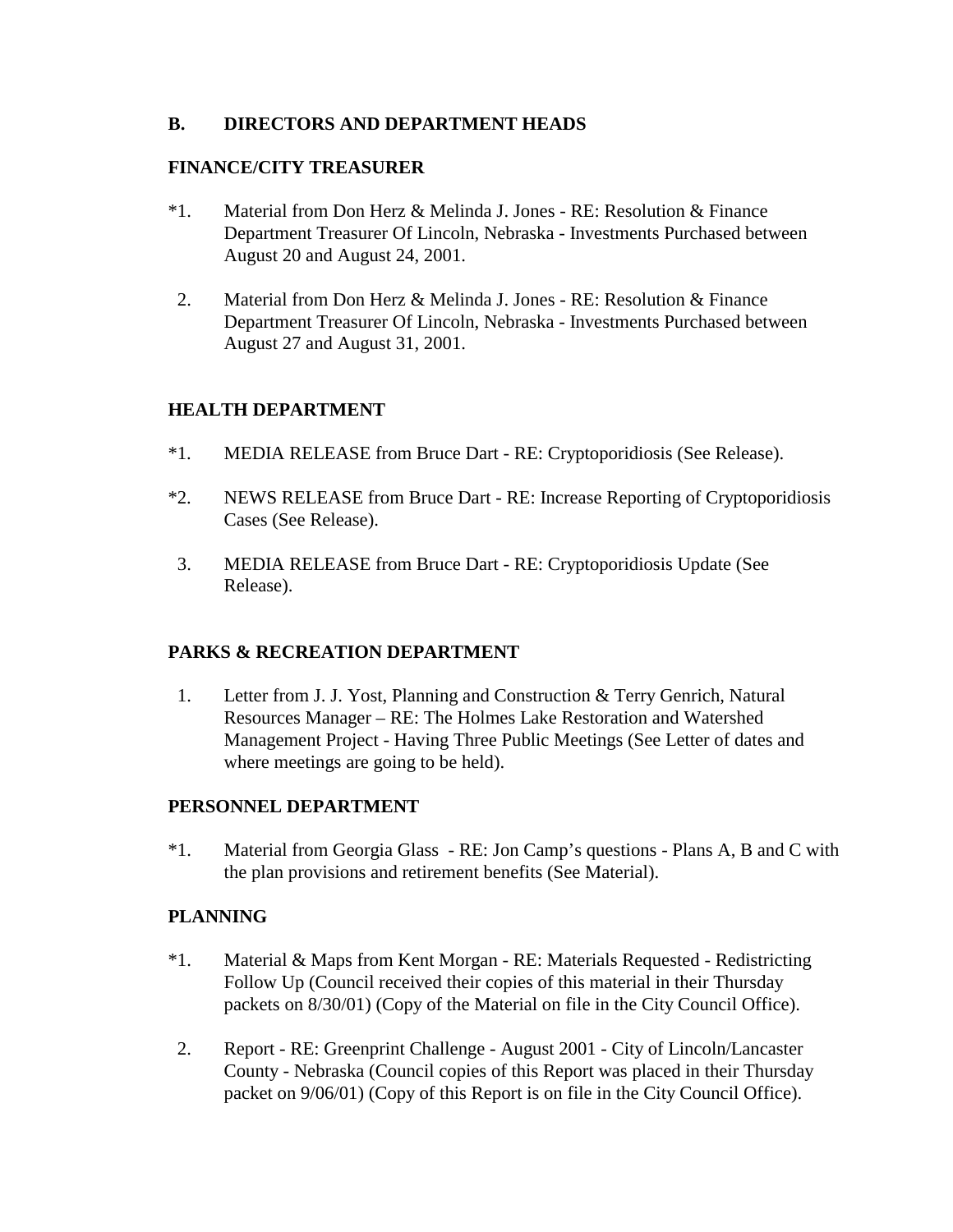### **PLANNING COMMISSION FINAL ACTION . . . . . .**

- \*1. Final Plat No. 01010 Wilderness Ridge  $3<sup>rd</sup>$  Addition (South  $27<sup>th</sup>$  and Whispering Wind Blvd.) Resolution No. PC-00697.
- \*2. Final Plat No. 01011 Pine Lake Heights South 3rd Addition (Northeast of South 27<sup>th</sup> Street and Yankee Hill Road) Resolution No. PC-00698.
- \*3. Final Plat No. 01014 Meints Addition  $(23<sup>rd</sup>$  and Cornhusker Highway) Resolution No. PC-00699.
- \*4. Final Plat No. 01016 Fallbrook 1<sup>st</sup> Addition (No. 1<sup>st</sup> Street and Humphrey Avenue) Resolution No. PC-00700.
- \*5. Final Plat No. 01017 HiMark Estates 5th Addition Corrected Plat (Off Augusta Drive, east of South 84<sup>th</sup> Street) Resolution No. PC-00701.
- \*6. Final Plat No. 01018 HiMark Estates 7th Addition (Off Augusta Drive, east of South 84<sup>th</sup> Street) Resolution No. PC-00702.
- 7. Special Permit No. 1927 (Wireless collocation northwest of Fletcher Avenue and No. 7<sup>th</sup> Street) Resolution No. PC-00703.

### **PUBLIC WORKS & UTILITIES DEPARTMENT**

- \*1. Response Letter from Ken Smith to Brett Richardson, House Director, Phi Kappa Psi - RE: The recent changes in the City's parking meter fines (See Letter).
- \*2. Final Report RE: Antelope Valley Study, Lincoln, Nebraska Project Number M-5244 (3) – Final Report on Environmental Impact Statement and Section 4 (f) Statement (Council received their copies of this Report in their Thursday packets on 8/30/01).
- 3. Response Letter from Scott Opfer to Letter to Editor, Lincoln Journal Star RE: To "Signal Conundrum" (Deborah T. McGinn - August 26 letter to the editor) (See Letter).

### **C. MISCELLANEOUS**

\*1. E-Mail from Andrea & Joan Ray's response - RE: Information Needed! - Doing a project on Lincoln (See E-Mail).